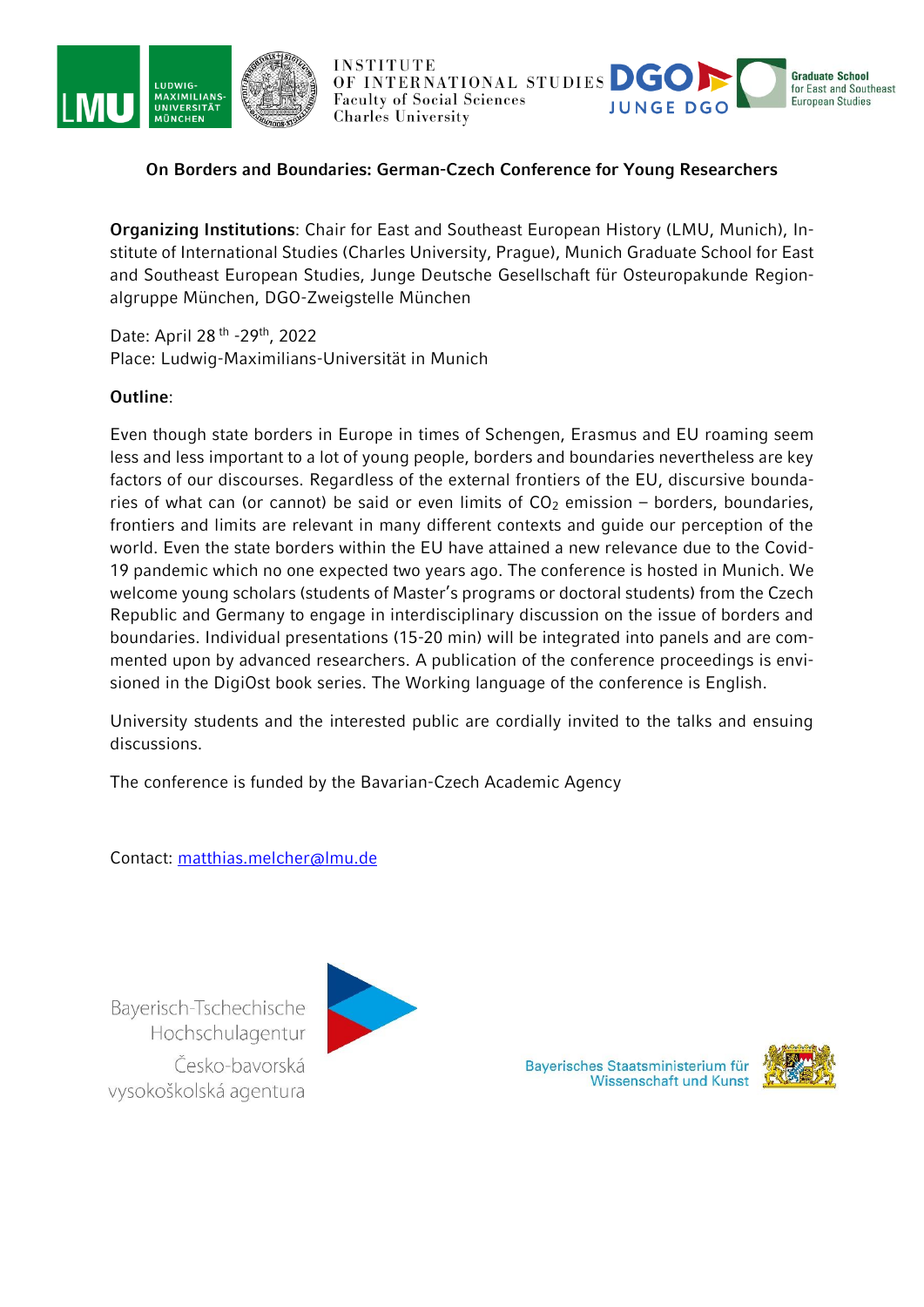



**INSTITUTE OF INTERNATIONAL STUDIES DC Graduate School** for East and Southeast **Faculty of Social Sciences European Studies Charles University** 

# **Conference program**:

## April 28th (Thursday)

Geschwister-Scholl-Platz 1, 80539 München: DZ 001 or via zoom: meeting-ID: 991 5947 3361, code: 337027

Arrival and registration (until 4:30 p.m.)

5 p.m.: Opening of the conference and Key note: Open Borders and their Consequences: European Free Movement and its Discontents (Jannis Panagiotidis, Vienna) - hosted by: DGO München

7:30 p.m.: Dinner for all participants of the conference

Restaurant "Atzinger", Schellingstraße 9, 80799 München

### April 29th (Friday)

Geschwister-Scholl-Platz 1, 80539 München: C 022 or via zoom: meeting-ID: 912 3114 1263, code: 668763

9 a.m.: Panel 1 "Persistent borders? Physical and imagined boundaries"

- Jana Lipská (Prague): How Borders are still important in the "Schengenized" EU: the Case of Conditionality for Western Balkans
- Miriam Pfordte (Leipzig): Moving Boundary. The "Iron Curtain" as infrastructure and its impact on spatial imaginations
- Matěj Moravanský, Jan Černín (Prague): The border of the "West"? Czech imaginaries of the "West" thirty years after 1989: border, imitation and the steal.
- Discussant: Václav Šmidrkal (Prague)

10:30 a.m.: Panel 2 "Crossing the Iron Curtain"

- Lena Senoner (Potsdam): Overcoming Borders between the Socialist and Capitalist World Economy – The activities of the Foreign Trade Organization Carl Zeiss Jena on the British Market
- Ladislav Beneš (Prague): A Crack in the Iron Curtain. Friedhelm Borggrefe's Role in the Central European Protestant Churches
- Jakob Marcks (Praque): "The local people do not favour residing in apartments". East Germany's HABITAT seminars on housing and the Global South
- Discussant: Darina Volf (Munich)